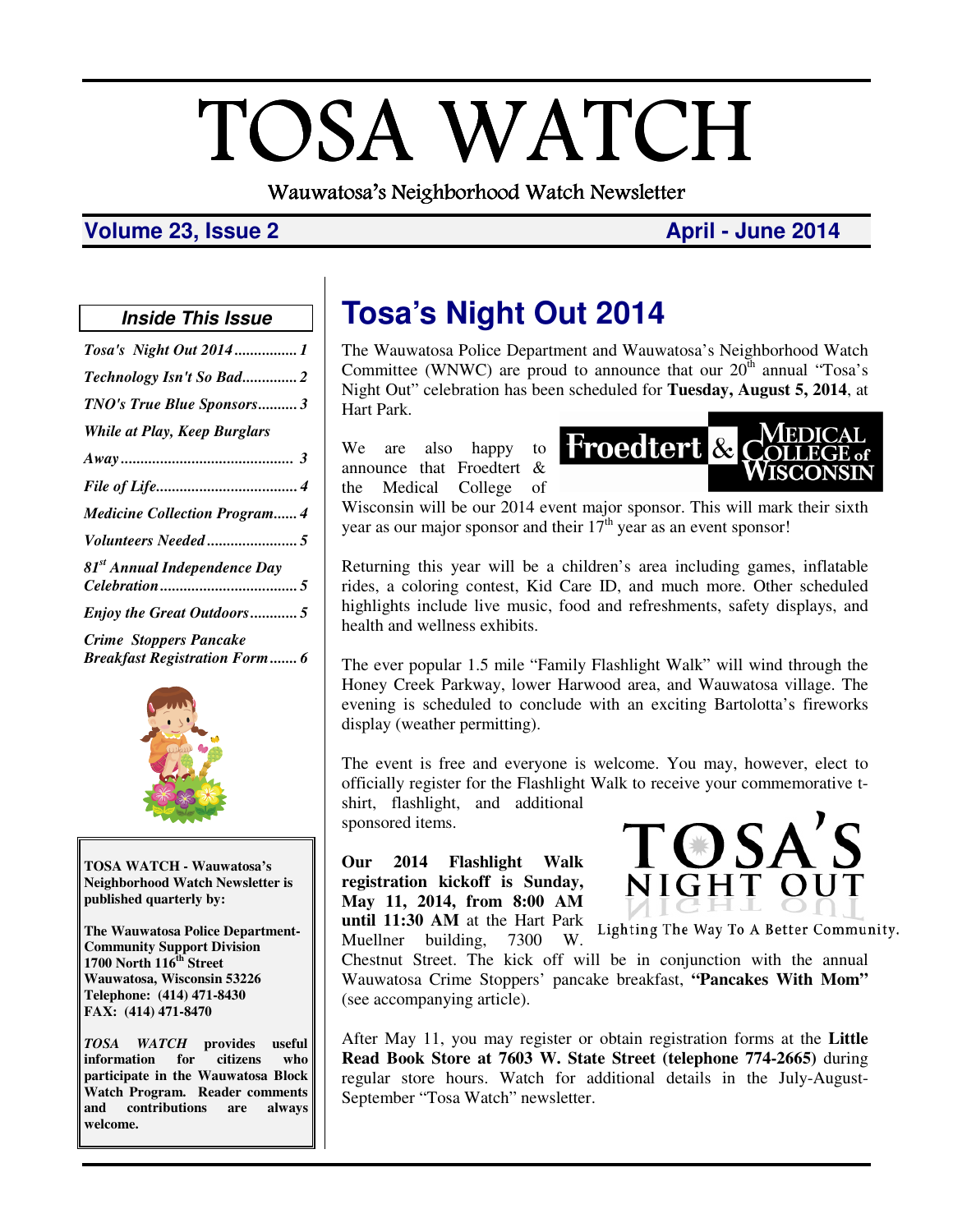

**WAUWATOSA CRIME STOPPERS**

## **771-TOSA**

Cash rewards up to \$1,000.

## **Wauwatosa Police Department**

*Barry M. Weber - Chief of Police* 

## **Community Support Division**

*Captain Tim Sharpee Lieutenant Paul Leist Sergeant Brad Beckman Specialist II Don Semega Officer Mike McDermott School Officer Joel Kutz School Officer Tracy Burbach School Officer Farris Griffin School Officer Jim Morrill Administrative Support Specialist Laura Laurishke* 

#### **HARTFEST FRIDAY – JUNE 13 SATURDAY – JUNE 14 HART PARK**

**Entertainment** 5:00 PM - midnight

**Summer is on its way! If you're interested in having a neighborhood block party this summer, please remember to call for a block party permit. Permits must be submitted 3 weeks prior to your party. For more information call Gayle at 471-8430, ext. 5101.** 

# **Technology Isn't So Bad**

With the prevalence of social media, web cams and other online tools, our children are more susceptible to child predators and cyberbullying. Don't let the thought of your perceived lack of knowledge with regard to technology scare you. You probably already have most of the battle won…using your common sense and communication skills.

If your "gut" tells you something isn't right, it probably isn't! Go with it and ask more questions, even if they're tough to ask. Don't fall into the trap of thinking: "This kind of thing won't happen to my child, in my home."

Keep electronic devices in common areas of your home and if you're annoyed by the noise made by one of your child's games or apps, invest in a \$5-\$10 pair of headphones. Take notice if your child spends a lot of time online and starts withdrawing from socializing with peers or with the family.

Communication is the first thing that breaks down in any relationship and tends to cause the most problems. Be open and honest with your kids so you can, in turn, expect the same from them. Let them know you trust them, but that you don't trust others online who might take advantage of them. Inform your children that once they post something online, it will never go away, even if they delete it by using an app like Snapchat, because people can take a screen shot of the image and post it somewhere else on the web.

Free resources like Netsmartz (www.netsmartz.org), run by the National Center for Missing and Exploited Children, are available and have a wealth of information for you and your children. Software companies make monitoring programs too and remember, it's not spying…it's protecting your most precious asset(s), your kids. Unfortunately, sometimes kids will trick their parents by showing them a "parent-friendly" Facebook page and then have another one that you don't know about. Tell your kids that they MUST give you their passwords and that you'll monitor their online activity, and really do it! As parents, it is sometimes tough for us to say "no" to our children, but we need to remember that we are parents first and friends to our children second!

# **Tosa's Night Out True Blue Sponsors**



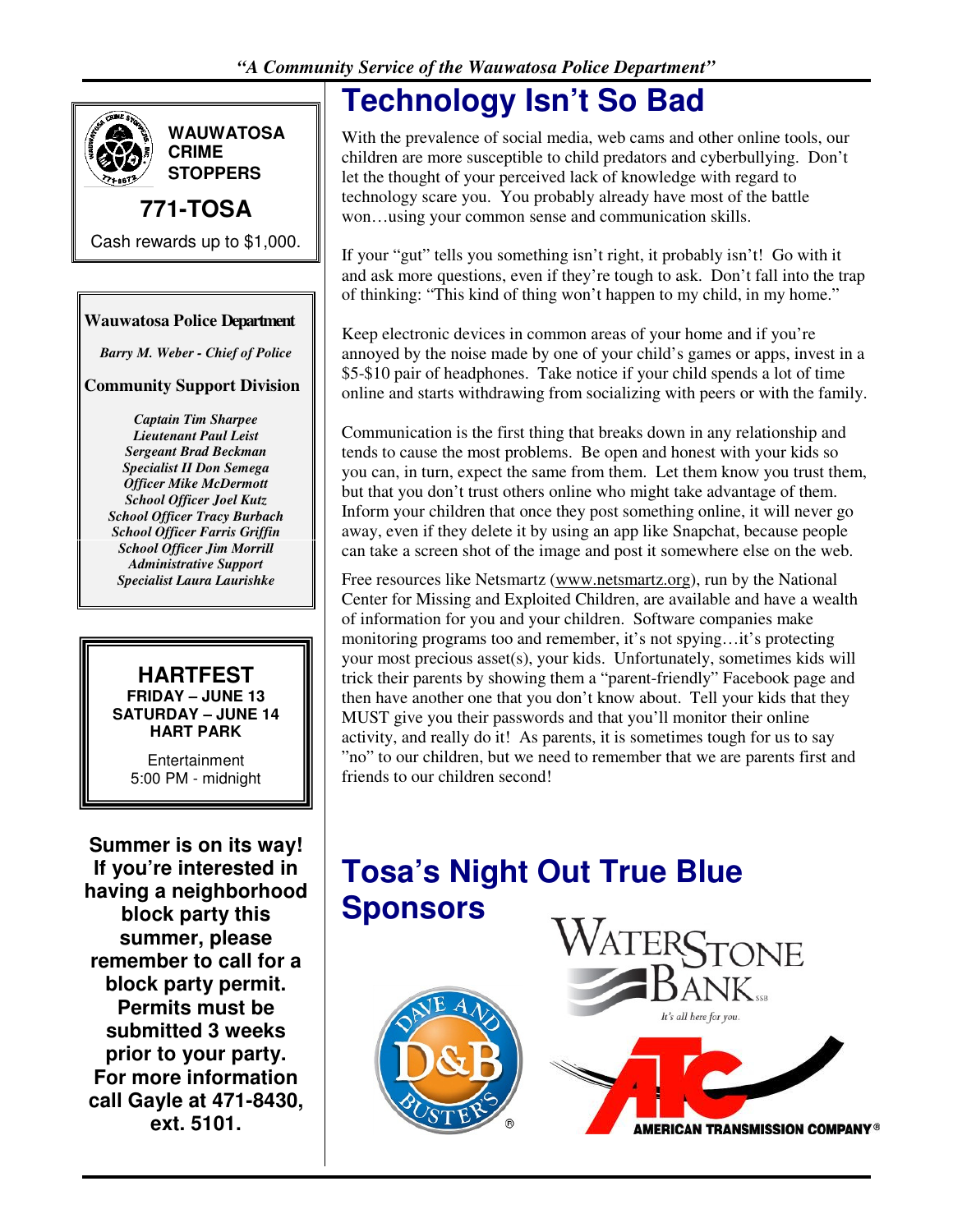**CITY OF** WAUWATOSA

## **MEMORIAL DAY OBSERVANCE**

MONDAY, MAY 26, 2014 AT  $10:30$  AM

LONGFELLOW MIDDLE SCHOOL 7600 W. NORTH AVENUE

FEATURING: FEATURING: THE WAUWATOSA **COMMUNITY** BAND

> FEATURED SPEAKER: T.B.A.

JOIN US TO HONOR THOSE WHO HAVE **PAID THE** ULTIMATE PRICE FOR THE FREEDOM THAT WE ENJOY.

# **While at Play, Keep Burglars Away**

With the long brutal winter comes our wanting to leave the confines of our home and head to a warmer place. We dream of shedding our hats and coats and basking in the sun on a white sandy beach. What we forget about is that burglars have also been cooped up and may be ready to ruin your vacation.

We will never be able to stop the criminal who will stop at nothing to get into your home, but we can deter the other 99% who will move on to an easier target.

Before you leave for vacation follow these few simple steps to target harden your home from those you don't want inside:

- $\checkmark$  Lock your doors: You would be surprised how many people go on vacation and leave their doors unlocked. We hear, "It was the rear door, I never thought someone would go in the back yard and check the door." This is the door that should always be locked because it's most likely out of the view of your friends and neighbors.
- $\checkmark$  Close and lock your windows: The latest trend in home burglaries is the window entry. A burglar will slide up the inner unlocked window after slitting the screen for easy access to your home. Simply locking your window is a deterrent.
- $\checkmark$  **Have your newspaper and mail stopped:** A tell-tale sign that you are not home is the stacking of mail and papers on your front porch. If you do not want to place a stop on these items then have a friend or neighbor collect them while you're gone.
- ! **Notify your trusted neighbors that you will be away:** Having an extra set of eyes or two on your property while you are gone is a good thing. Your neighbors will be more aware of what is going on around your home and will call the police if they see something that is not right.
- $\checkmark$  **Illuminate your home:** Use timers to turn on and off your lighting to give the illusion of movement both in and outside of your home. The movement of light in your house gives the impression that you are home and moving from room to room. A dark house for five straight days is a sign that you are not home.

Our home is our castle without the moats and alligators, but we have the ability to keep our homes secure. Take a few extra minutes to prepare and secure your house before you leave and rest easy while you are away.



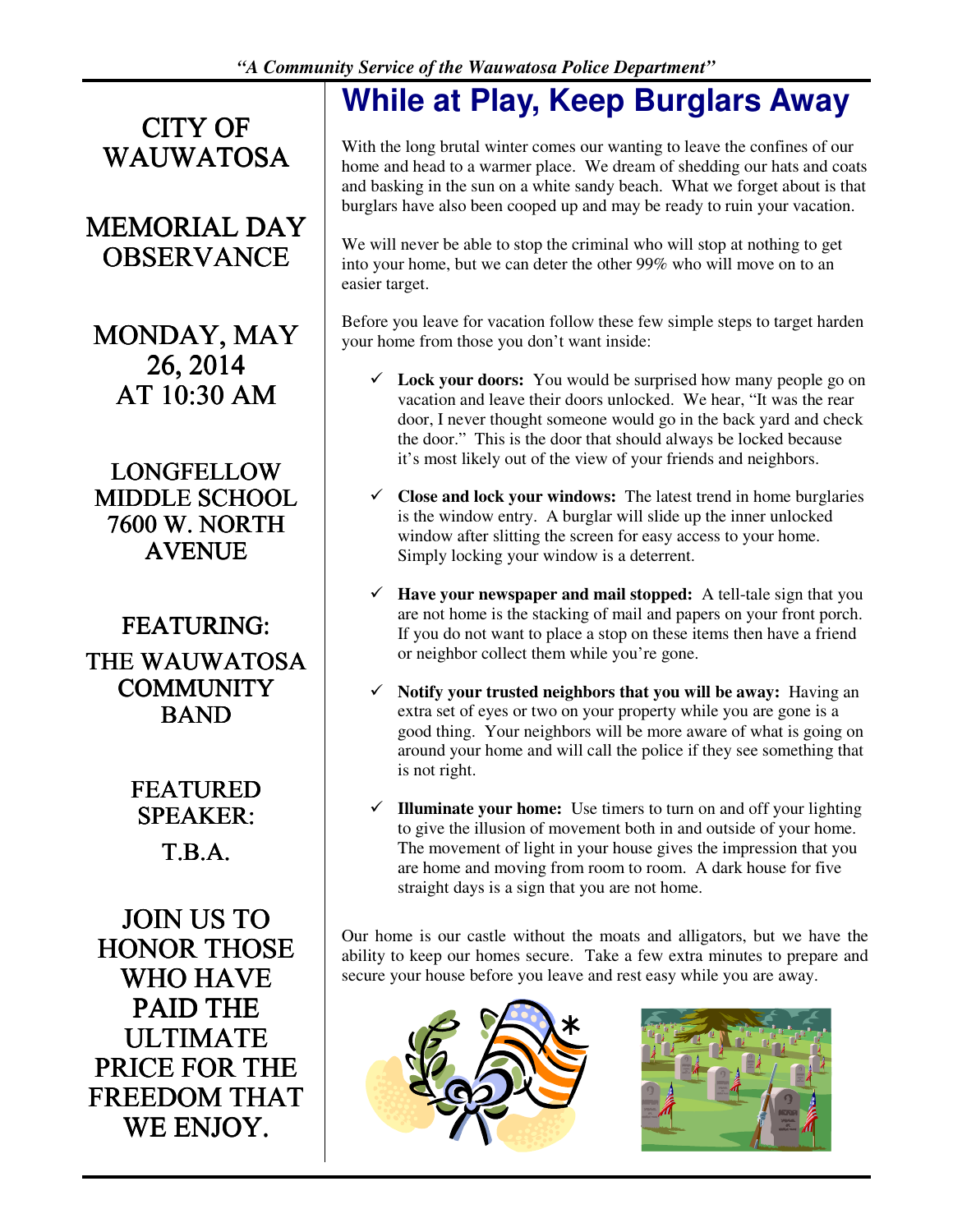# **File of Life**

The File of Life is a magnetic pocket that sticks to one's refrigerator and can be used for any person of any age. The pocket holds a card that contains medical information that is an invaluable resource to emergency medical teams responding to critical, lifethreatening situations. The File of Life enables medics to obtain a quick medical history when a patient is unable to offer one. The card will list the patient's name, emergency medical contacts, health insurance information, medical issues, medications, dosages, allergies, recent surgeries, religion, doctor's name, and a health care proxy.

The benefits of the FILE OF LIFE:

- Emergency Responders instantly know medical history.
- Hospital emergency staff can quickly evaluate for drug reactions.
- Patient knows that if they are unconscious, their lifesaving info and contact information is available in a recognizable, easily accessible format.

The Wauwatosa Senior Commission is offering the File of Life Pockets for a \$1 donation. They will be available at the Health Department located at City Hall, Wauwatosa Police Department's Community Support Division and all Wauwatosa Fire Departments. For further information, please call the Health Department at 479-8936.

# **Medicine Collection Program**

The Wauwatosa Police Department recognizes the growing concern surrounding the proper disposal of unused and expired prescriptions and over-the-counter medications.

Proper, safe and environmentally conscious disposal of these medications is imperative. In recognition of these standards, and to offer City of Wauwatosa residents a safe, secure solution to disposing of these medications, the Wauwatosa Police Department provides the following program.

The following guidelines must be met in order to accept medications:

#### **Guidelines:**

- 1. Medications will only be accepted from City of Wauwatosa residents (or a family member of a Wauwatosa resident).
- 2. The person dropping off the medications must provide proper identification issued by the State of Wisconsin or Milwaukee County to verify their identity and residency.
- 3. Citizens cannot bring in prescriptions for other people unless they are family members.
- 4. Medications will ONLY be accepted Tuesday through Friday, 8:30 AM to 3:00 PM, at the Wauwatosa Police Station, 1700 N. 116 St.
- 5. Any of the following will be accepted:
	- Prescription medication in the original container. All liquid medication **MUST** be in the original container.
	- Loose medication (including prescription medication).
	- Over the counter medications. Please note that natural vitamins and supplements may be discarded in with the trash.
	- Medicinal ointments, creams
	- Sprays, inhalers
	- Pet medications
- 6. The following will **NOT** be accepted:
	- Biohazard material
	- Needles/sharps
	- Personal care products (shampoo, lotions, soap, toothpaste, etc)
	- Household hazardous waste (paint, pesticides, oil, gas ,etc)

If a person turns in illegal narcotics such as marijuana, this policy does not apply and an investigation will be conducted into the possession of an illegal narcotic.

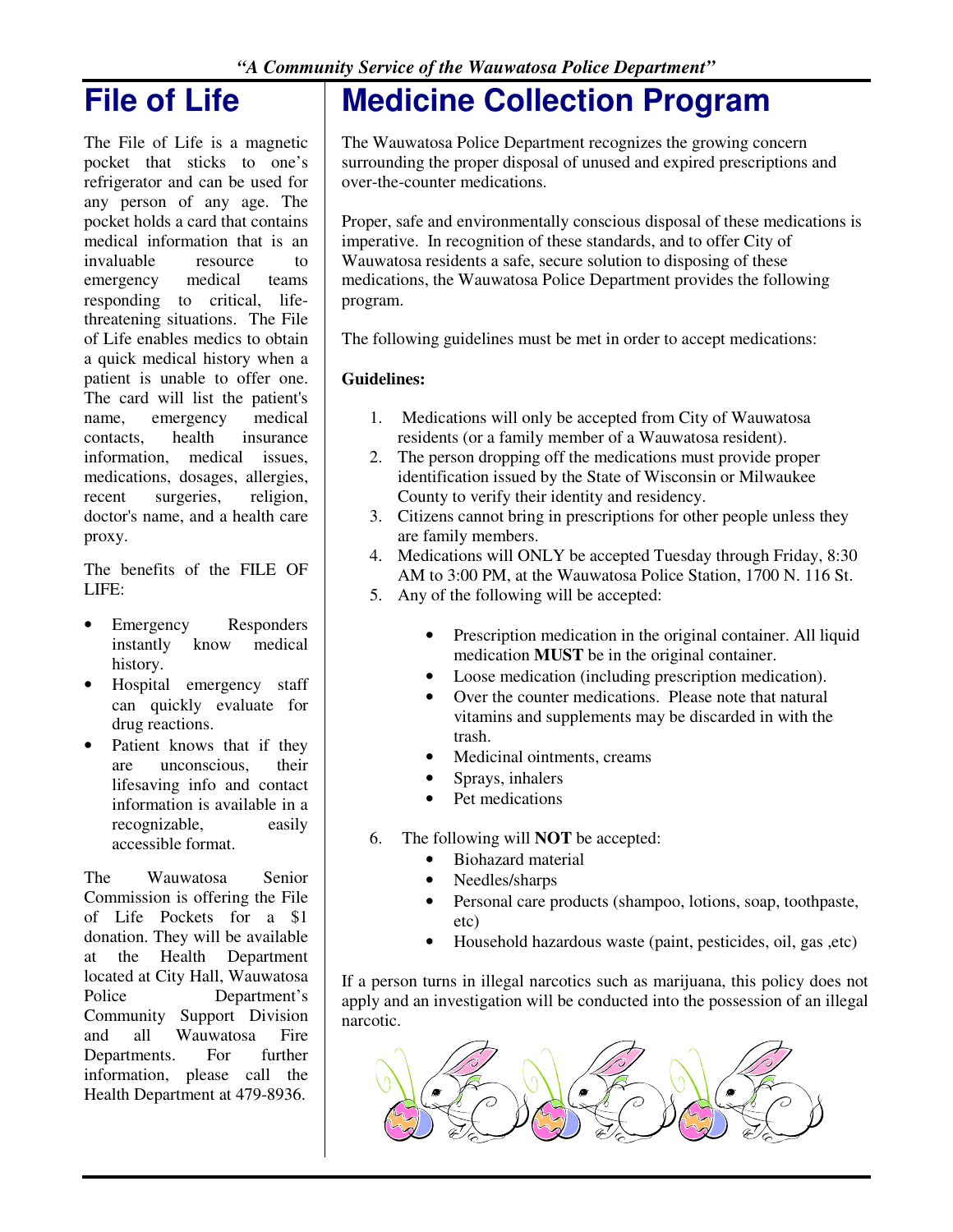# **Volunteers Needed**

Crime Stoppers is seeking help with the  $12<sup>th</sup>$  annual Pancake Breakfast to be held on Sunday, May 11, 2014, from 8:00 AM to 11:30 PM at The Muellner Building at Hart Park (7300 W. Chestnut St.). What a great way for young people to volunteer and get service hours at the same time!

All volunteers will receive a free breakfast ticket. If you register as a volunteer by April 30, you will receive a free breakfast ticket for your mother as well. Tickets will be provided at the event. If you would like to help, please call Officer Don Semega at 471- 8430, ext. 5114, or email dsemega@wauwatosa.net.

# **81st Annual Independence Day Celebration**

Wauwatosa's Independence Day celebration is scheduled for Friday, July 4, 2014. This year's theme is "A Monumental Fourth."

**The annual Wauwatosa parade will begin at 9:00 AM with a new travel route. The parade will travel West along**  North Avenue from North  $80<sup>th</sup>$ **Street to Mayfair Mall.** 

Family Fun events will be held at Hart Park starting at 4:00 PM with fireworks at 9:15 PM (fireworks rain date – July 5)

# **Enjoy the Great Outdoors**

Wauwatosa has one of the best park and trail systems in the county. Starting at Hwy. 100 and Hampton Avenue, you can walk, bike, or run southeast until you reach the city limits at Jacobus Park. This several-mile trek will take you through the woods, alongside a golf course, next to the Menomonee River, into the Village of Wauwatosa, to Hart Park, and on the Honey Creek Parkway.

The park system with all its amenities is very safe and well maintained, but this does not mean you should let your guard down while using what is offered. Here are a few simple things you can do to be safe while enjoying the FREE trail system:

- 1. **Wear visible clothing:** Bright colors are not only for the spring flowers and budding trees, they are for you, too. To be seen is as important as being heard. The trail system is used by many athletes on bikes, rollerblades, and scooters, as well as cars in certain areas where the trail meets the road. Your bright colors will allow the others to see you and move away or around you to avoid a collision. During dark hours ALWAYS wear reflective material or have a lighting device on your person.
- 2. **Carry identification and a cell phone:** These two items are very important to have with you at all times. If you are alone and an emergency happens, you can use your phone to call for help. A dropped 911 cell phone call alerts the police to your general location based on cell tower readings. Once found, your identification will allow the police to quickly notify family members who can assist in your medical history and treatment needed.
- 3. **Use the buddy system:** Find a family member, friend, or neighbor to exercise with you. Not only does this companionship help the time go by faster, but it is a safety net. If a problem should arise on the trial, you have someone with you to help you out of the woods, administer first aid, or call 911 for help.
- 4. **Know your surroundings:** Be aware of where you are and who is around you. Again, the parks are very safe, but we do have the occasional person who is looking to cause a problem. If that person knows you can identify him, he is more likely to move on and leave you alone.

During your adventures on the parkway, you will learn that the Wauwatosa Police Department has a uniformed bicycle patrol that travels the parkway and monitors its users and addresses safety concerns.



Now let's get out and enjoy the beautiful weather.